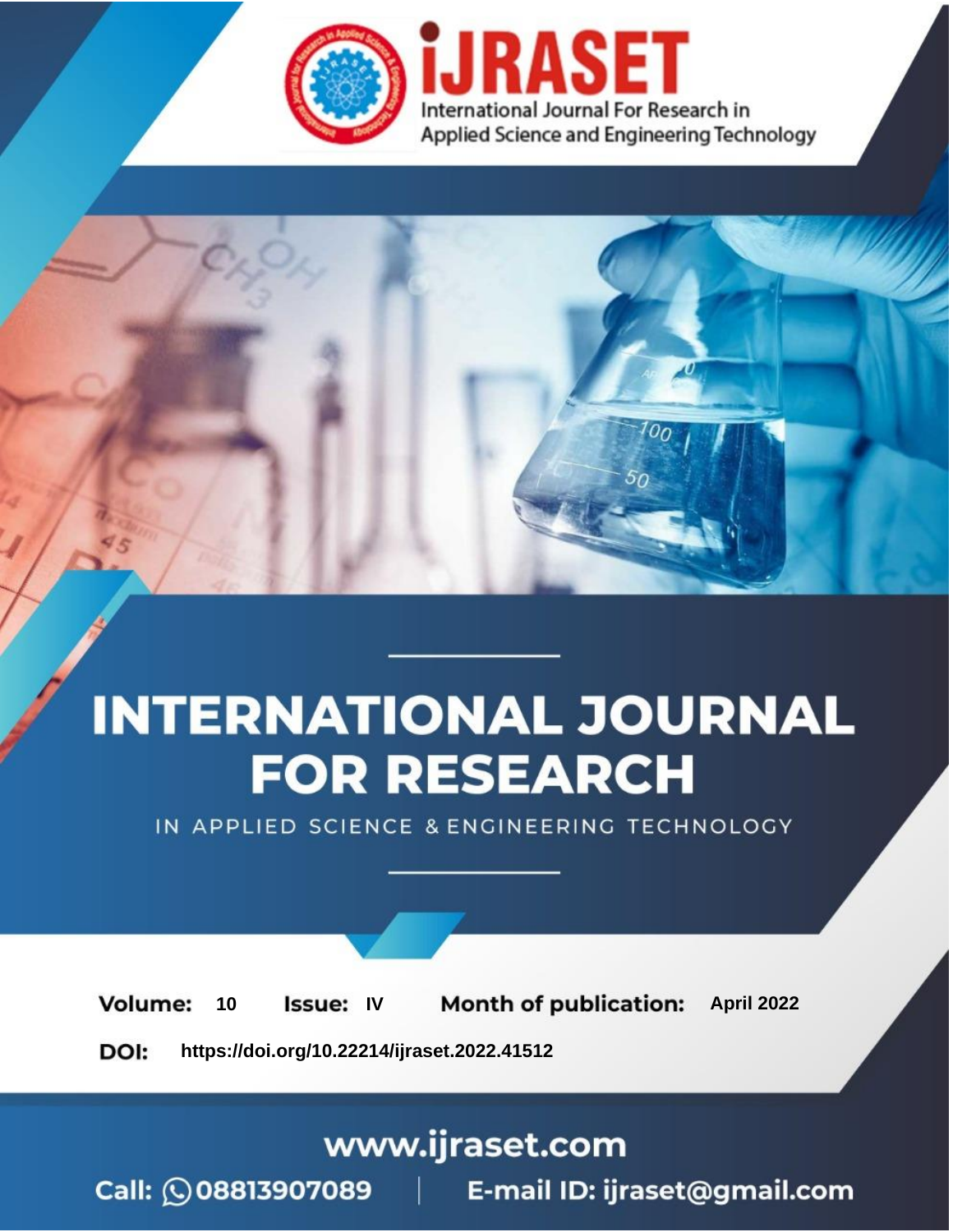

International Journal for Research in Applied Science & Engineering Technology (IJRASET**)**  *ISSN: 2321-9653; IC Value: 45.98; SJ Impact Factor: 7.538 Volume 10 Issue IV Apr 2022- Available at www.ijraset.com*

## **Computer Vision based Surveillance System**

Mrs. Naziya Farhat $^{\rm l}$ , Mohammad Nasiruddin $^{\rm 2}$ 

*<sup>1</sup>M.Tech Student, <sup>2</sup>Associate Professor, Department of Electronics and Communication, Anjuman College of Engineering and Technology, Sadar, Nagpur*

*Abstract: Automated surveillance systems are surveillance systems that employ cameras to monitor the area. The observed setting is analyzed using motion detection, crowd behavior, individual behavior, and interactions between people, crowds, and their surroundings. These automated systems are capable of a wide range of tasks, including detection, interpretation, understanding, recording, and alert creation based on the results of the study. Researchers have been able to increase monitoring performance while limiting human errors by changing various features of these systems. This research looks into video surveillance systems and the components that go with them in depth. The designs that were used, as well as the most important studies in these systems, are presented. Existing surveillance systems were compared in terms of to provide a wider picture and a more holistic understanding of the system.*

#### **I. INTRODUCTION**

The term "security" refers to people's perceptions of environmental protection and means "without fear of harm." This research compiles technological breakthroughs in surveillance systems, applications, and key components into a single document, providing a literature assessment on the issue of security with an emphasis on autonomous surveillance. During our investigation, we discovered that deep learning is being utilised for surveillance, which opens up new research opportunities in an area that has seen minimal progress in the previous ten years, as well as the creation of new massive datasets to address security concerns. Surveillance and intrusion prevention has long been a bustling field. Since prehistoric times, security measures have been critical for mankind's safety and survival.. The use of them is limited because an operator is required to monitor the camera feed and make appropriate decisions. Camera-based surveillance has expanded beyond security to include tracking, environmental and threat assessments, and many more applications. It is possible to automate the procedure by utilizing the capabilities of contemporary computing and electronics. Using wireless receivers, we can monitor our signal and video feed. A surveillance camera is a type of security device that captures people's actions in order to identify, prevent, or investigate dangers to the public or criminal activity. It protects the public against dangers and aids in the investigation of crimes. It ensures public safety. Surveillance cameras are video cameras that are used to monitor a certain area continuously. Recording equipment and cameras are costly, and regular monitoring of video material necessitates people. Some automated software has made this easier. In comparison to traditional CCTV cameras, the suggested system includes more modern and successful features and functionalities. Its uses include preventing theft, weather monitoring, and property damage . We can simply integrate ESP-32 CAM , due to its low power absorption, tiny form factor, and inexpensive cost. In this circuit, we will first connect the cam to the WIFI and stream live video from the android device, after which we will be able to save images and movies with various elements . A local area network is used to operate the security camera. The Raspberry Pi is a credit card-sized computer with a cam and wireless data access that may be used as a security camera (Internet of Things). This strategy has grown more efficient and feasible for broad use with the introduction of machine learning, deep learning, and computer vision techniques. Instead of depending on people to monitor and generate insights, we might assign the task to a processor and machine learning system, which would be more efficient and error-free. If a crime occurs in a public location, higher authorities have a fair possibility of identifying the perpetrators using video recordings. If a person learns about the surveillance cameras installed in public areas, he may be less motivated to engage in unlawful activities. Security cameras, which record photos and give video footage, are the key evidence for the judicial system. Saved photographs and film aid in the speedier resolution of the case surveillance is described as the continuous observation of changing data or behavior patterns. It provides a sense of safety. Object recognition includes all computer vision-related tasks to identify physical objects in images or videos. Putting this into practice is a little more complex. However, we will see in the following that there are already simple ways to enable security cameras to recognize objects without human help. When it comes to video monitoring in public places, there are differing viewpoints. Those who dread an attack on their personal liberties on the one hand, yet do not want to be without security on the other. When firearms are used, this security is plainly jeopardised. However, this is not an easy task because firearms in video recordings are frequently difficult to identify. The image below is a snapshot from a movie that demonstrates how effectively Vision Apps in IP cameras have already mastered this. Similarly, feature extraction aids in the real-time detection and reporting of knives or clubs.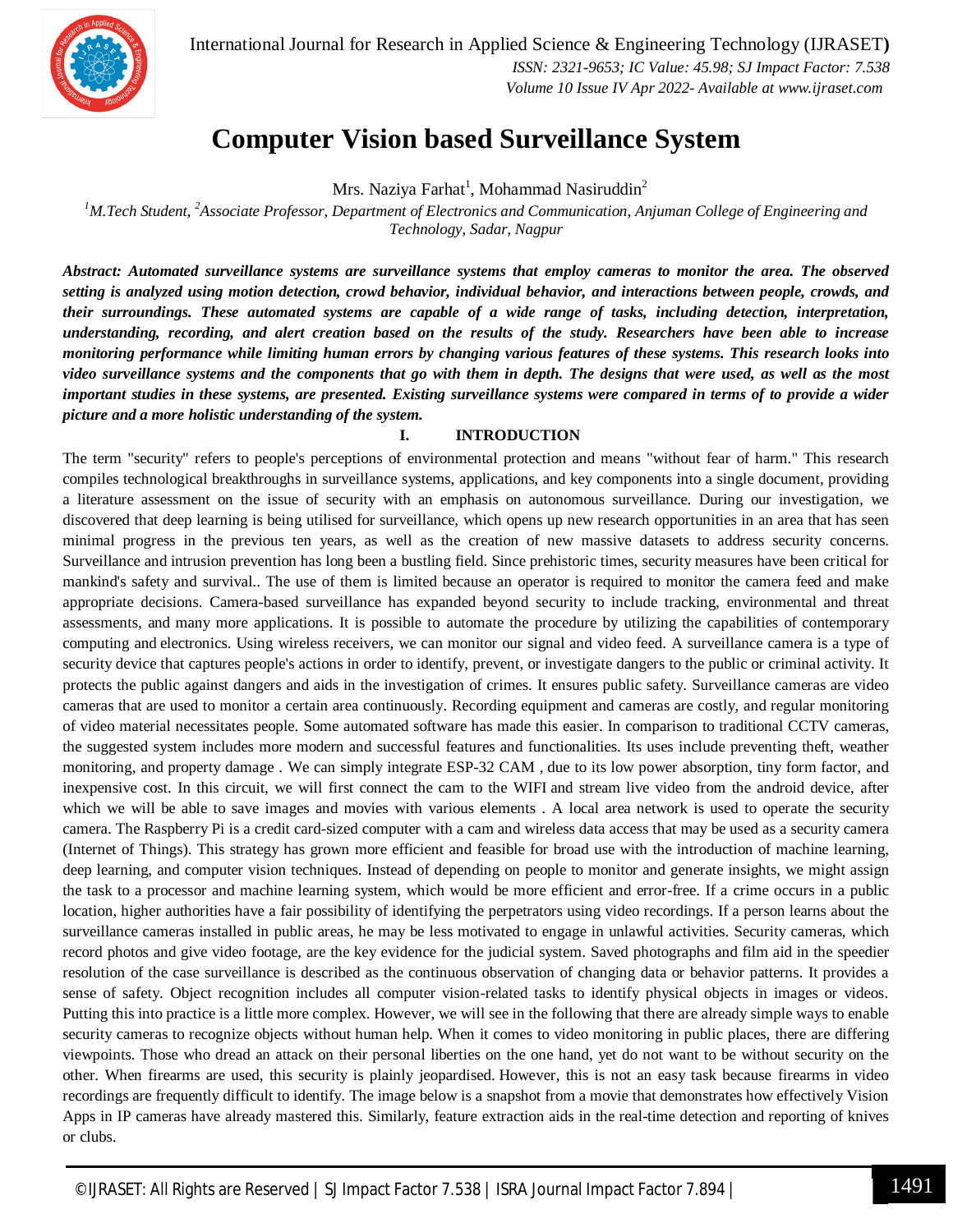International Journal for Research in Applied Science & Engineering Technology (IJRASET**)**



 *ISSN: 2321-9653; IC Value: 45.98; SJ Impact Factor: 7.538 Volume 10 Issue IV Apr 2022- Available at www.ijraset.com*

#### **II. LITERATURE REVIEW**

Various studies explain modern elements of surveillance, for example, [6], [7], which outline several important properties of surveillance systems that can be used to evaluate current systems. A set of common qualities for a surveillance system, as well as some of its uses, are listed below. Geriatric care and home hospitalisation are examples of home health care/home monitoring [8], [9]. These methods could include the use of monitoring systems to detect any anomalous behaviour in patients, as well as a more precise follow-up for those with conditions that require greater attention, such as Alzheimer's disease. It would save money on things like having a permanent nurse Intrusion detection: Detecting a person trespass-ing the property constraints would avail to take appropri-orally consumed actions such as calling the 911 emergency sys-tem, locking doors, or activating an audible alarm [10]-[11].· Animal Intrusion: Detect when a predator is on an urban property or rural, and determine if that specific animal needs a call to the police. The systems could have a list of local animals that re-quire to be reported to police departments, especially if they are predators, and this can avail the authorities to act afore any assailment occurs, incrementing the chances that the animal will survive, minimizing the human impact, and preserving people from an at-tack  $[1]$ .

Video surveillance protects both the corporation and the personnel at work. Installing a surveillance system inside or outside the workplace aids in the identification of thieves who steal or vandalise corporate property. They will be aided in their investigation and identification of the perpetrator by the camera footage Home assault: Detecting a person or group of people with the intention of assaulting a denizen of a house [8]-[9] and can avail the There is a growing need for user-friendly security solutions to preserve our privacy and secure our assets. It serves as a crime deterrent. The goal of this article is to design and build a surveillance camera with a Raspberry Pi 3, a Pi camera, a PIR sensor, and the Raspicam Remote programme. It is only utilised to record HD video if it detects motion in the monitored area, which is done via a PIR sensor. The motion in the monitored area is detected by a PIR sensor. When compared to existing conventional surveillance cameras, the suggested surveillance camera requires much less storage space.Dautov et al. [4] combine technology from the Internet of Things, the cloud, Edge Computing, and Big Data in an intelligent surveillance system, with a focus on data analysis generated by the system's sensors.[3] Shahad et al. [6] present an intelligent surveillance system that employs Complex Event Processing technology and is utilised to detect intrusions through data correlation. Furthermore, the engine employs four classifiers to forecast the occurrence of events based on the recognition of patterns in data sequences obtained from door sensors and security cameras. In Al-Nawashi et al. [7], an autonomous surveillance system for academic environments is proposed, which is based on video and capable of monitoring a scene in real time and detecting irregularities. Pre-processing, detection of abnormal human behaviour, and content-based image retrieval phase are the three modules of this system, which uses a support vector machine type classifier. The purpose of a visual surveillance system is to analyse and explain object behaviour. It includes of static and moving object detection, as well as video tracking to comprehend scene events. The primary goal of this research \ is to identify the many methods for detecting static and moving items, as well as tracking moving objects. Object detection techniques may be used to identify items in any video scene. Detected things include trees, clouds, people, and other moving objects, among others.

#### **III. PROPOSED WORK**

The following primary characteristics were identified within the algorithms evaluated within this group: people-oriented detection, identification of hidden objects, pose estimation, behaviour classification/action recognition, and facial recognition and identification. These issues are discussed in the sections below. Metrics for algorithms based on machine learning In this section, we look at how to measure the performance of several algorithms for people-oriented hidden object detection and identification, pose estimation, behaviour classification, and facial recognition and identification. In general, surveillance systems based on machine learning algorithms evaluate their performance based on the algorithms' capacity, therefore metrics that quantify their precision to categories, detect, and respond to the events to which you want the system to respond are employed in the evaluation. In the current context, object detection and tracking in surveillance systems is unavoidable, as it is impossible for a single human to continually examine video clips in real time. We present a method for recognizing moving objects in surveillance footage and predicting whether or not they are human. We employ a well-known Background Subtraction Algorithm known as Mixture of Gaussians to account for quicker object recognition. Support Vector Machine is given a collection of basic and efficient characteristics to work with. The system's performance is assessed using several SVM kernels as well as the K Nearest Neighbor Classifier's various distance measures. The ESP32 is a family of low-cost, low-power chips designed by Espressif Systems that succeeds the ESP8266 as the more powerful successor. The ESP32 is a dual-core device featuring WiFi and dual-mode Bluetooth connection that was released in 2016.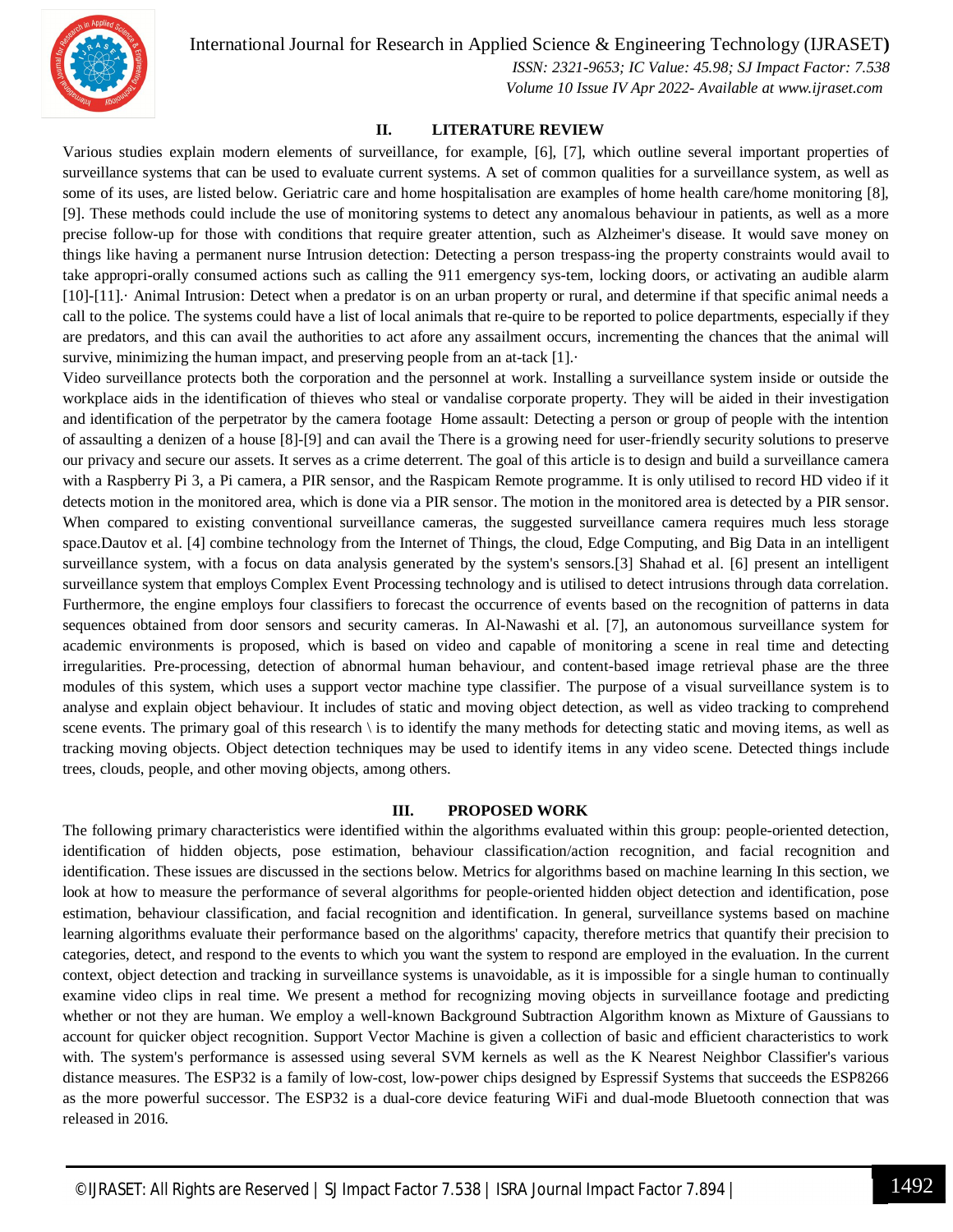

### International Journal for Research in Applied Science & Engineering Technology (IJRASET**)**

 *ISSN: 2321-9653; IC Value: 45.98; SJ Impact Factor: 7.538 Volume 10 Issue IV Apr 2022- Available at www.ijraset.com*

A 32-bit Tensilica Xtensa LX6 microprocessor running at 240 MHz and an ultra-low power co-processor are included in the microcontroller. The ESP32 module has 520KB of SRAM and can store programmes in 4- 6MB of external flash memory. The CPU is powered by 3.3VDC and supports WiFi 802.11 b/g/n, Bluetooth 4.2, and Bluetooth Low Energy. Power on the device with the FTDI cable or other power source, and the web server application will start. Connect to the ESP32-CAM web server by either joining the access point created by the device or finding the local IP address of the device, depending on how you configured the program. If you left the settings as default, the ESP32-CAM will create a WiFi network called "ESP32-CAM-CONNECT" with the password "InsecurePassword". Once connected to the network, you can access the interface from http://192.168.4.1/. If the device has been configured to connect to your home network, the interface will be accessible from the ESP32-CAM's local IP address. The web interface offers simple and full modes. Simple mode only shows the live feed, while full mode allows you to configure various video settings and capture still images. You can control the integrated flash brightness and set it to auto using the interface. The resolution can also be selected which will impact the frame rate of the video stream. Various other options are available to adjust the image, including brightness, contrast, saturation, and filters.

Flow ESP32-CAM and Android Phone connect to the same wifi network. ESP32-CAM act as a UDP server listens on port 6868, Android Phone sends a broadcast message to address 255.255.255.255:6868 to acquire the address of the ESP32-CAM, then create a WebSocket connection to that address port 86. After connection is established, ESP32-CAM will stream images to Android phone, then the image processing is done there. Android phone can also control the ESP32-CAM GPIOs via UDP package

#### *A. Methods of Employing Camera Video and Image Acquisition*

The three real-time implementation techniques proposed for configuring, interfacing, and networking the IP camera are:

- *1)* Using the WANSCAM or XXCAM vendor software to access the IP-based camera,
- *2)* Using the Firefox® web browser to access the IP-based camera, and 3) using MATLAB with SIMULINK on an internet system to access the IP camera.



Fig 1: Generalized Block Diagram of Surveillance system using App

The user of an IoT-based security system can monitor activity from a remote place and collect images based on his preferences. When an incursion is detected, the Android app allows the user to receive notifications and examine the image from a remote location. PIR motion detectors are used to detect movement. In order to avoid frequent interruptions, the system functions in both Auto and Manual mode. Notifications are provided to the user only when Auto mode is enabled.

The ability to operate the Raspberry Pi from a window has been established, which means that the user can alter the position of the camera from an Android phone window and record a fresh image.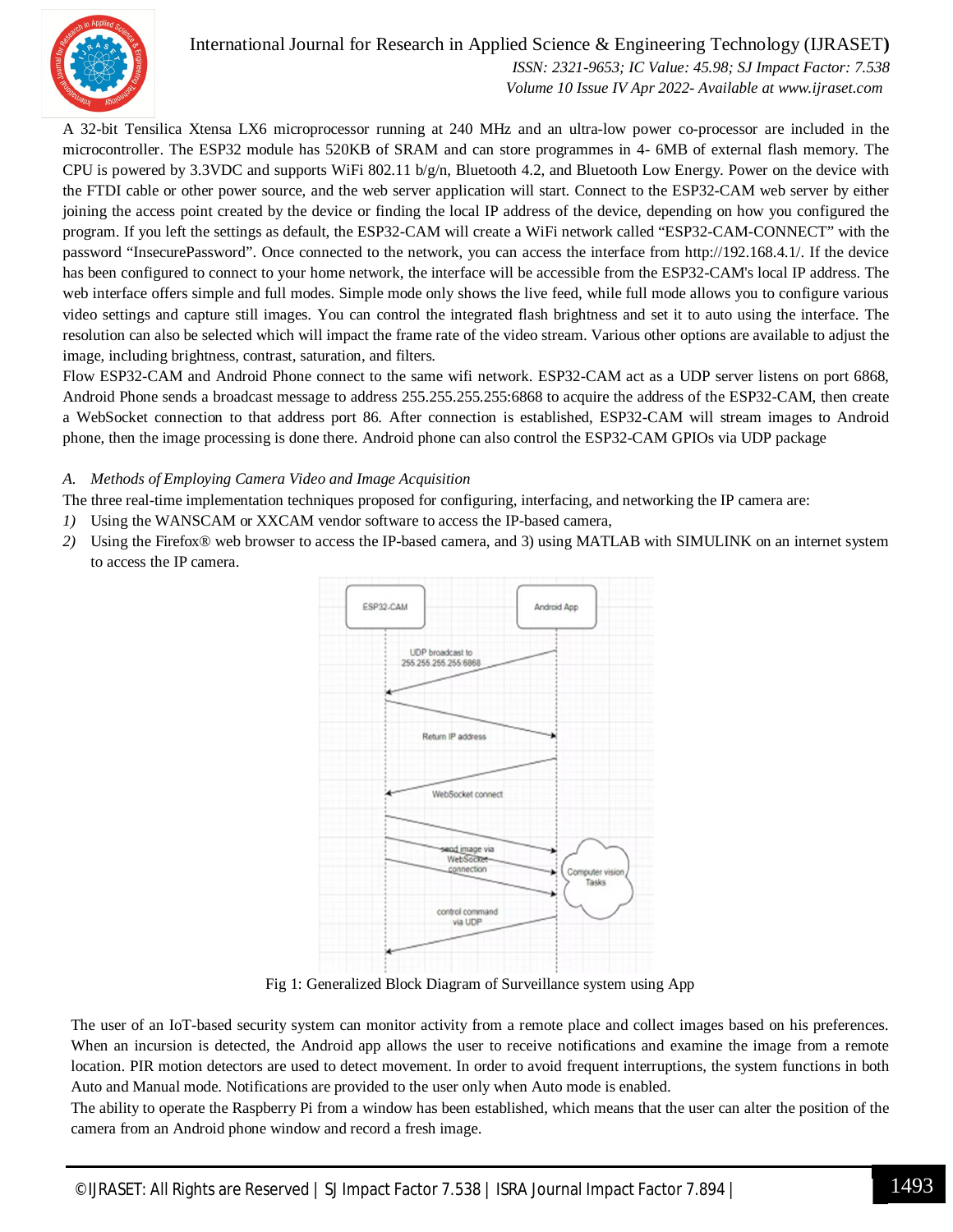

#### *B. Techniques for Analyzing*

Image categorization frequently necessitates feature extraction; there are a variety of feature extraction approaches that work well for various visual recognitions. Histograms and the patterns method are two examples of methodologies that need domain expertise to identify features and manual coding depending on the domain and data format. While deep learning eliminates all of the drawbacks of earlier techniques, it does necessitate the development of a feature extractor. The most effective and efficient technique to identify photos is to utilise a convolution neural network (CNN). CNNs can be trained on a large-scale database and then their learnings can be refined and applied to different tasks with less training material. Depending on the quantity of training data available, training a CNN can take several days or weeks. There are pre-trained models that are publicly available and that have been trained by research teams. A CNN's architecture is entirely dependent on the domain area, and it can be designed by a domain specialist. Although a CNN can have numerous hidden layers, the complexity of the CNN grows as the number of hidden levels increases. Haar Cascade to recognise items in a crowded background in a variety of settings, including lighting, position, object size, and position. The library which we have used has classification algorithms embed into it, which then checks for the problem and identifies a best suited algorithm to detect the objects.



Fig Implemented project object detection

#### **IV. CONCLUSION**

Extracting the feature, background removal, and identification of the extracted item are the fundamental components of tracking for surveillance systems. In recent years, video surveillance, object identification, and tracking have attracted a lot of attention. Item tracking is a process for identifying the distinct locations of an object in each frame of a video. It is described as the issue of discovering the path (i.e. trajectory). We expand the notion of single detection using a single stationary camera to enable tracking of object detection under moving camera and to maintain a security based system by employing numerous cameras to monitor people in an interior setting. We covered data collection, storage, and analysis techniques for CCTV camera surveillance in this research. Object detection is an important parameter in video surveillance hence it is very effective to have object detection in this surveillance system

#### **REFERENCES**

- [1] Kosba, Ahmed E., and Moustafa Youssef."RASID demo: A robust WLAN device-free passive motion detection system." Pervasive Computing and Communications Workshops (PERCOM Workshops), 2012 IEEE International Conference on. IEEE, 2012. Sanjana Prasad et al, / (IJCSIT) International Journal of Computer Science and Information Technologies, Vol. 5 (6) , 2014, 7107-7109.
- [2] Robson, Clyde, et al. "High performance web applications for secure system monitoring and control." Nuclear Science Symposium and Medical Imaging Conference (NSS/MIC), 2012 IEEE. IEEE, 2012.
- [3] Bandi Narasimha Rao, Surveillance Camera using IoT and Raspberry Pi, Proceedings of the Second International Conference on Inventive Research in Computing Applications (ICIRCA-2020) IEEE Xplore Part Number: CFP20N67-ART; ISBN: 978-1-7281-5374-2
- [4] Luca, Gabriele, et al. "The use of NFC and Android technologies to enable a KNX-based smart home." Software, Telecommunications and Computer Networks (SoftCOM), 2013 21st International Conference on. IEEE, 2013.
- [5] Michael F.Adaramola ,Michael.A.K.Adelabu "Implementation of Closed-circuit Television (CCTV) Using Wireless Internet Protocol (IP) Camera" 1.School of Engineering, Lagos State Polytechnic, Ikorodu, P.M.B. 21,606, Ikeja. Lagos. Nigeria
- [6] Tan Zhang, Aakanksha Chowdhery, Paramvir Bahl, Kyle Jamieson, Suman Banerjee "The Design and Implementation of a Wireless Video Surveillance System" University of Wisconsin-Madison, Microsoft Research Redmond, University College London
- [7] C M Srilakshmi1, Dr M C Padma2 "IOT BASED SMART SURVEILLANCE SYSTEM" International Research Journal of Engineering and Technology (IRJET) Volume: 04 Issue: 05 | May -2017
- ©IJRASET: All Rights are Reserved | SJ Impact Factor 7.538 | ISRA Journal Impact Factor 7.894 | 1494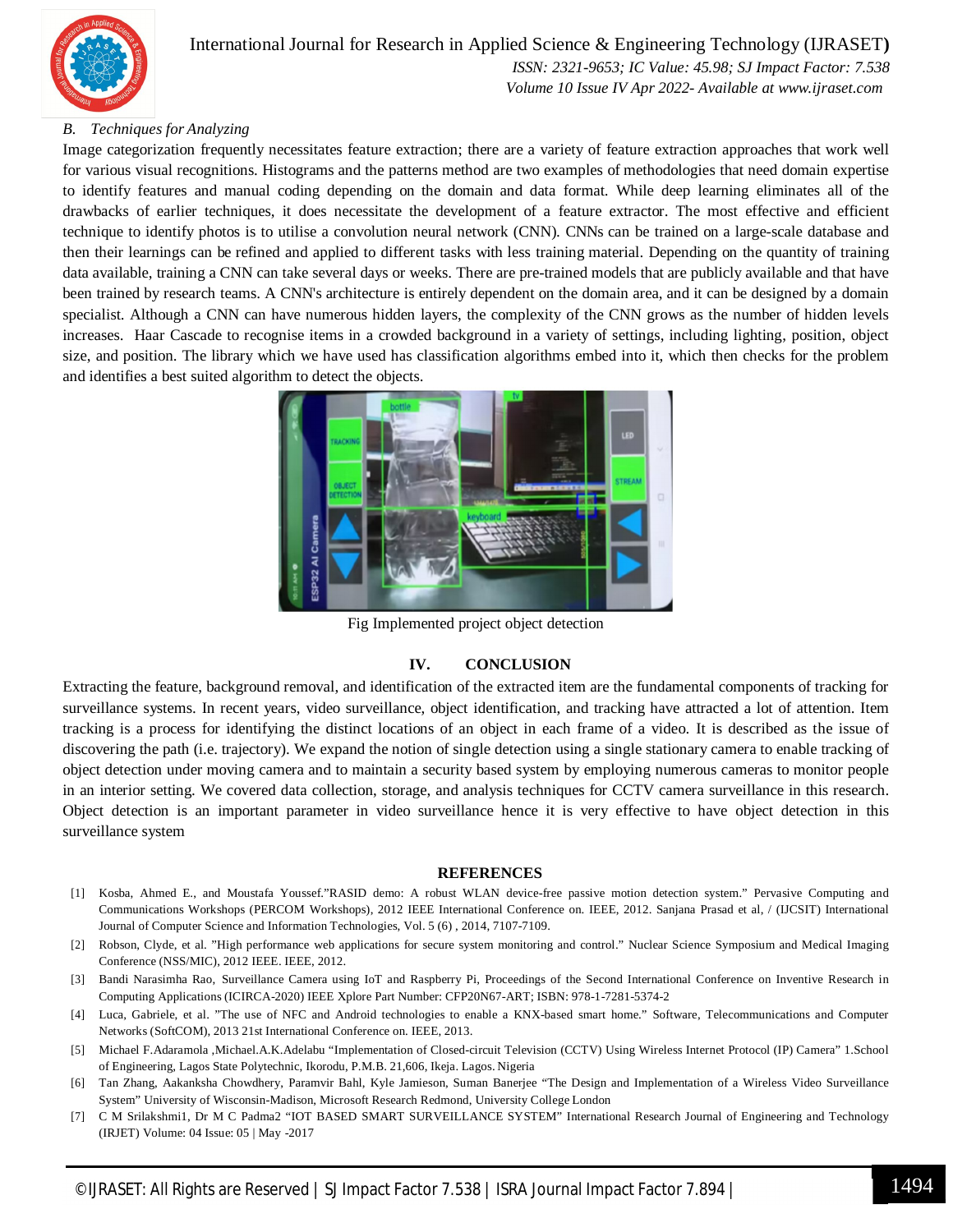

#### International Journal for Research in Applied Science & Engineering Technology (IJRASET**)**

 *ISSN: 2321-9653; IC Value: 45.98; SJ Impact Factor: 7.538*

 *Volume 10 Issue IV Apr 2022- Available at www.ijraset.com*

- [8] Mrs. Prajakta Jadhav1, Mrs. Shweta Suryawanshi2, Mr. Devendra Jadhav3 "Automated Video Surveillance eISSN: 2395 -0056 | p-ISSN: 2395-0072" International Research Journal of Engineering and Technology (IRJET) Volume: 04 Issue: 05 | May -2017
- [9] Pawan Kumar Mishra "A study on video surveillance system for object detection and tracking" Nalina.P, Muthukannan . K
- [10] Jian Liang "Camera-Based Document Image Mosaicing" 18th International Conference on Pattern Recognition (ICPR'06)
- [11] Akanksha Rastogi, Abhishesh Pal, Beom Sahng Ryuh "Real-Time Teat Detection using Haar Cascade Classifier in Smart Automatic Milking System" 2017 7th IEEE International Conference on Control System, Computing and Engineering, 24–26 November 2017, Penang,Malaysia
- [12] Paul Viola, Michael Jones "Rapid Object Detection using a Boosted Cascade of Simple Features" 2001IEEE
- [13] Rahul Chauhan, Kamal Kumar Ghanshala, R.C Joshi "Convolutional Neural Network (CNN) for Image Detection and Recognition" 2018IEEE
- [14] Le Kang, Jayant Kumar, Peng Ye, Yi Li, David Doermann "Convolutional Neural Networks for Document ImageClassification" 2014 IEEE
- [15] Nadia Jmour, Sehla Zayen, Afef Abdelkrim "Convolutional Neural Networks for image classification
- [16] " 2018 IEEE